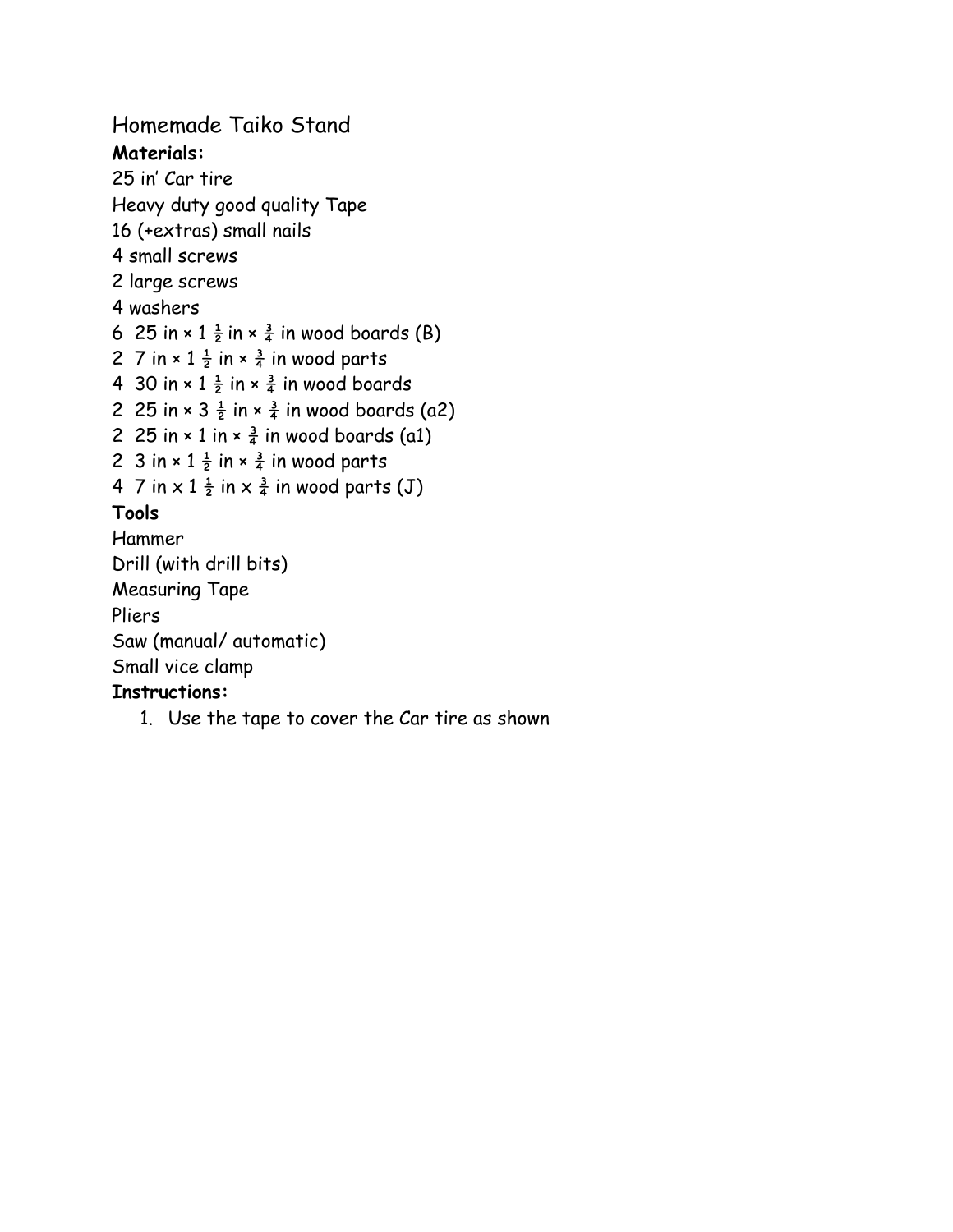

- 2. Wrap the tape all the way around and reinforce where needed.
- 3. Measure and cut Wood where needed
- 4. Drill two 1/16 in holes on both ends of the the a1 boards to the a2 boards (Fig 1)
- 5. Nail the boards a1 and a2 together on the holes to create the drum base.



6. Drill holes slightly smaller than the diameter of the small screws (Fig 2)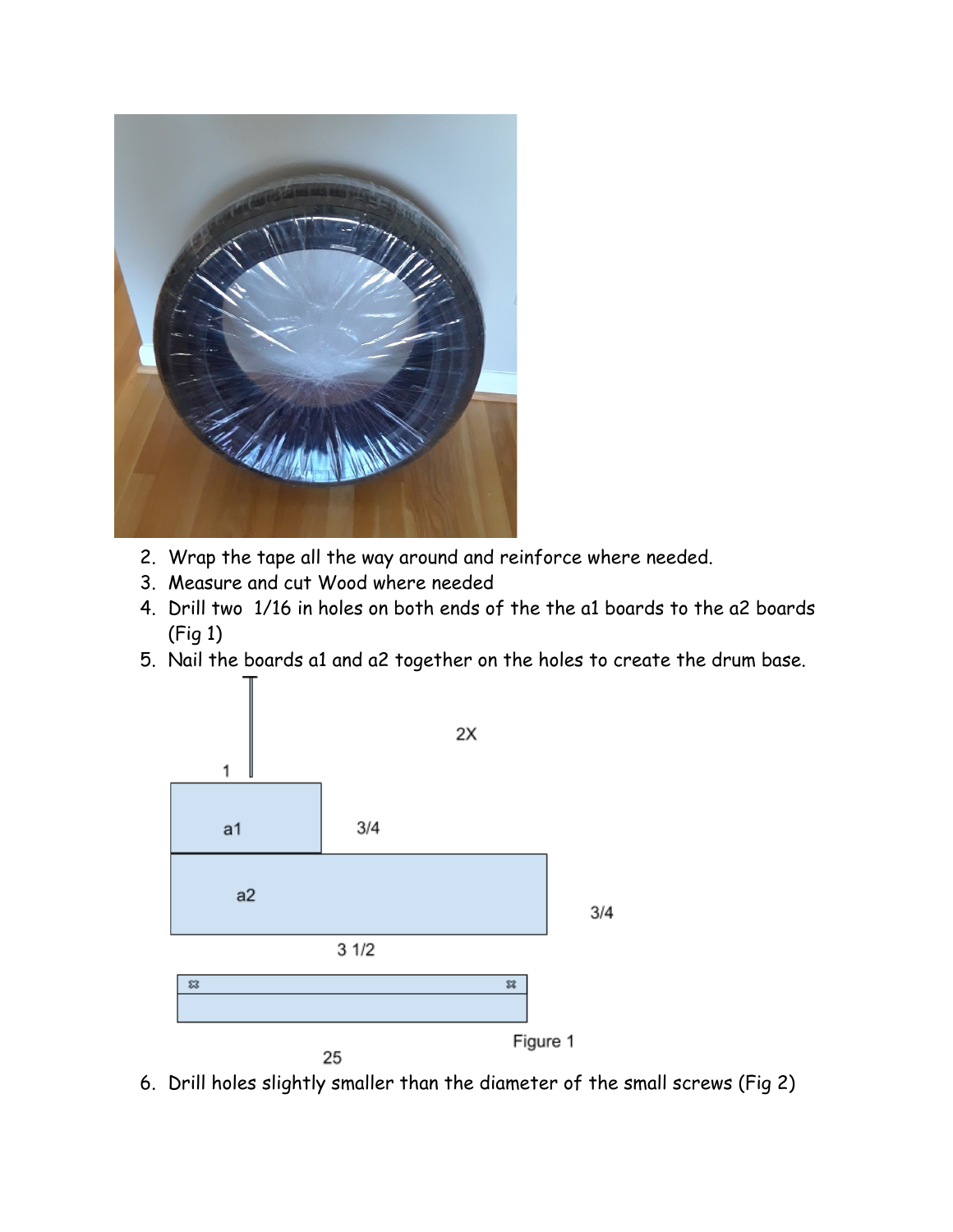7. Screw the boards together tightly (Fig 2)



8. In the center of the boards B, drill and nail the boards J as shown in Figure 3

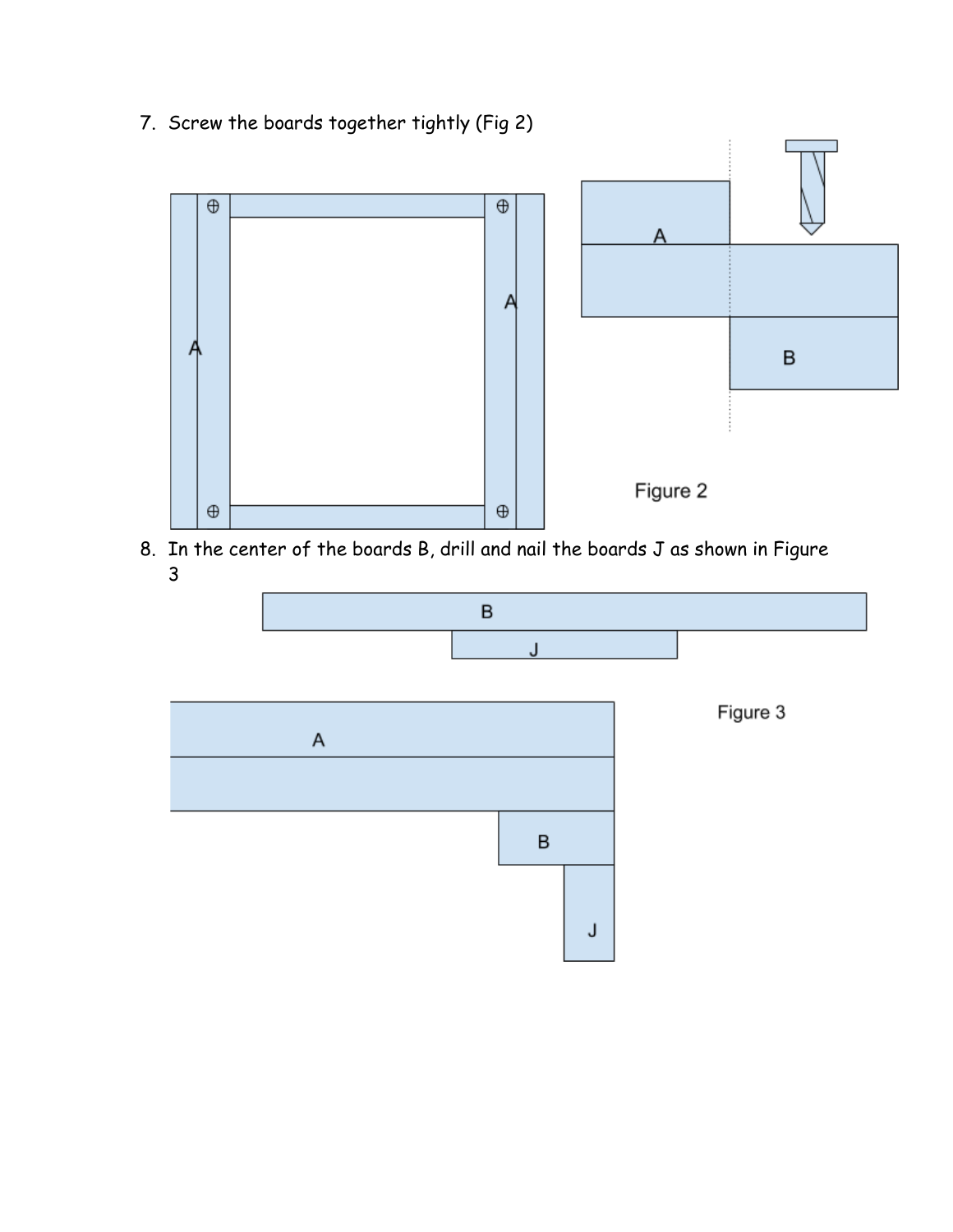

9. Above the board J, nail another J board horizontally (Fig 4)

- 10. Find the center of the C/D boards and drill the center of the board with a bit of similar size to the large screws.
- 11. Screw the two boards together, placing washers in between the head of the screw and the boards and between the boards. (optionally, add a washer to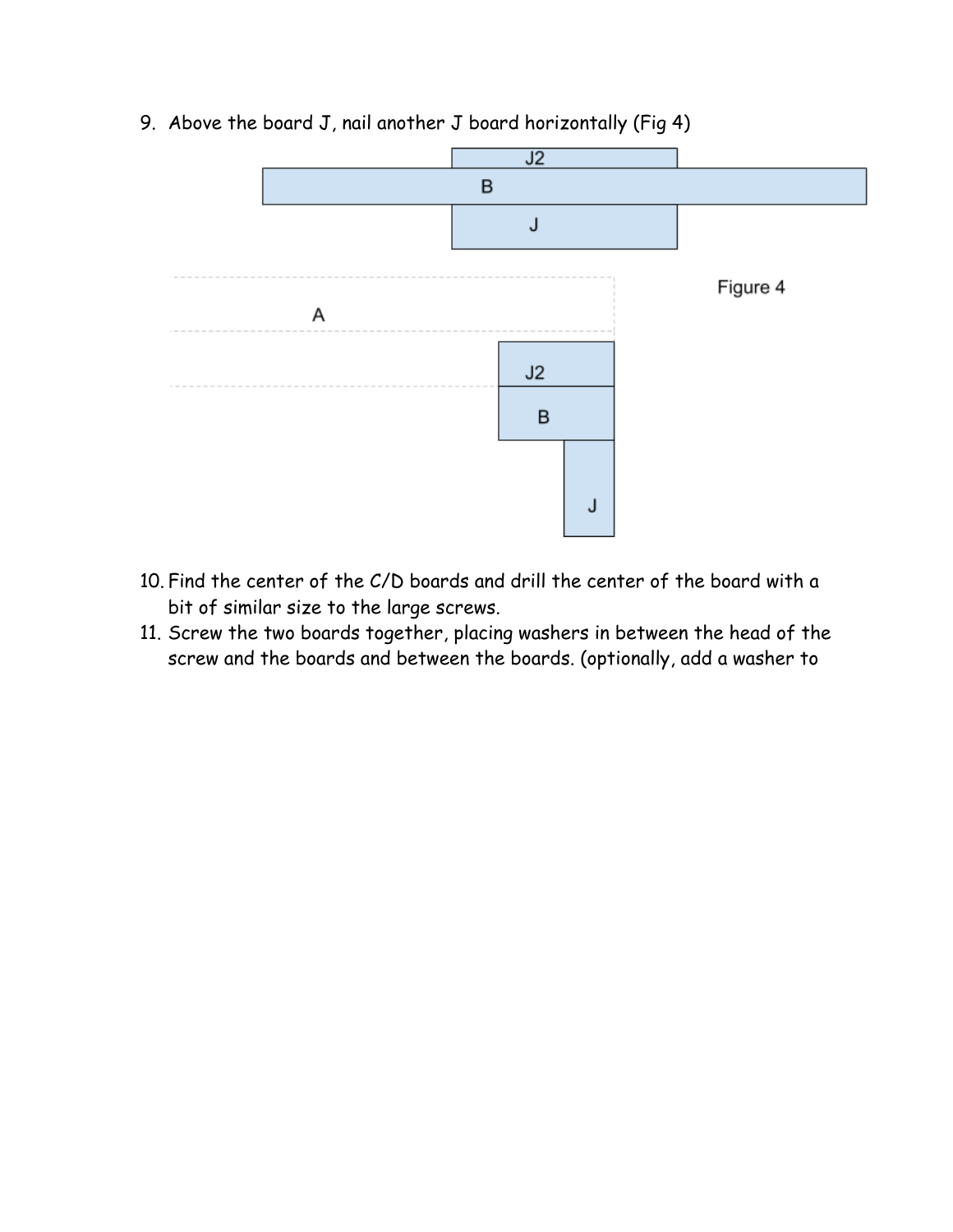## the ends of the boards and add a bolt) Figure 5



12. Drill two holes in the 25 x 1  $\frac{1}{2}$  through to the top of the 30 inch boards. (Figure 6)



- 13. Nail the boards together using 2 nails.
- 14. Repeat on the other D board and repeat on the other side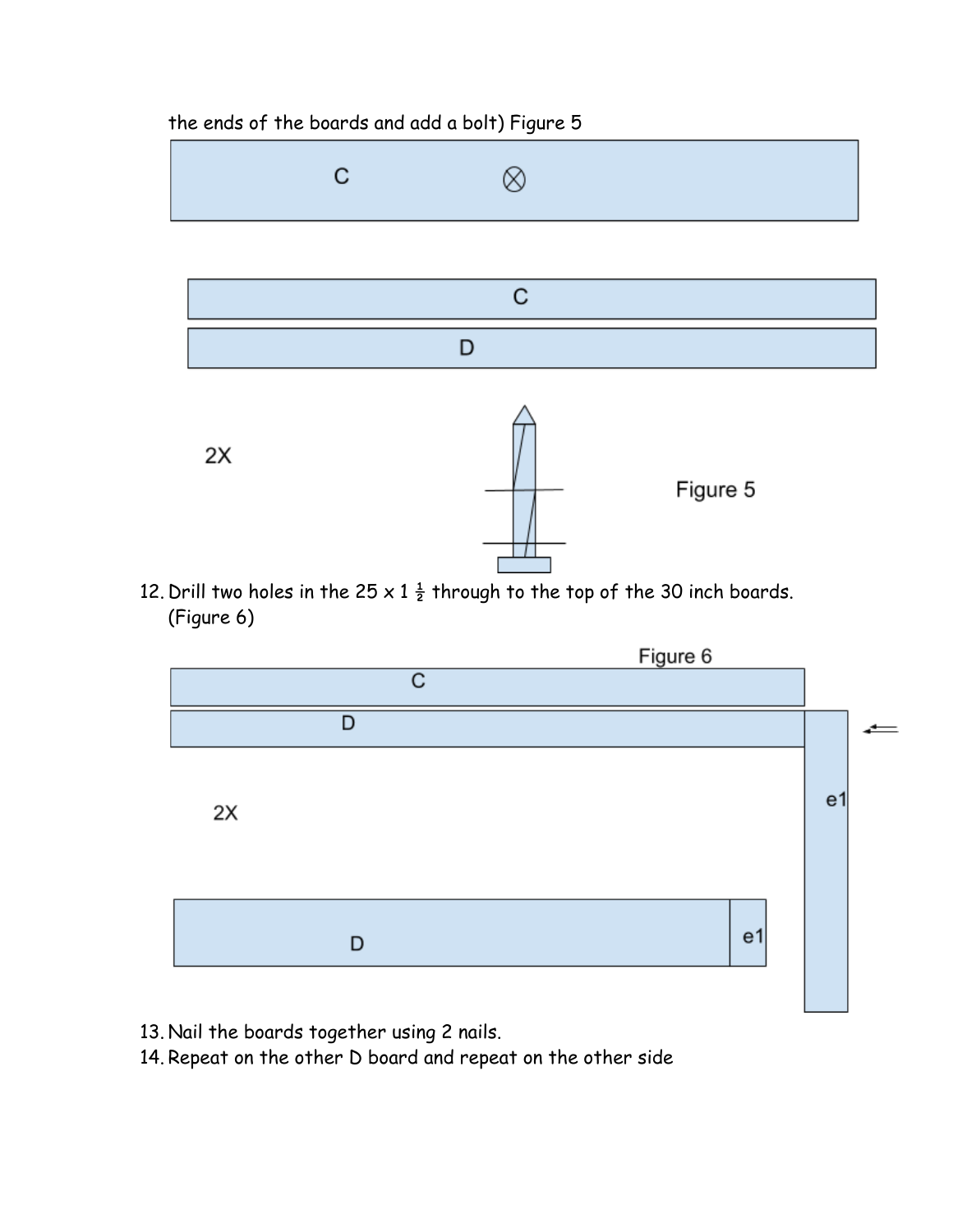15. Place a wooden piece G in the corner of the D-e connection and use the vice clamp to hold it in place to be nailed to the corner. (Fig 7)



- 16. Rotate the board and nail the other side to prevent the stand from wobbling.
- 17. Repeat on all corners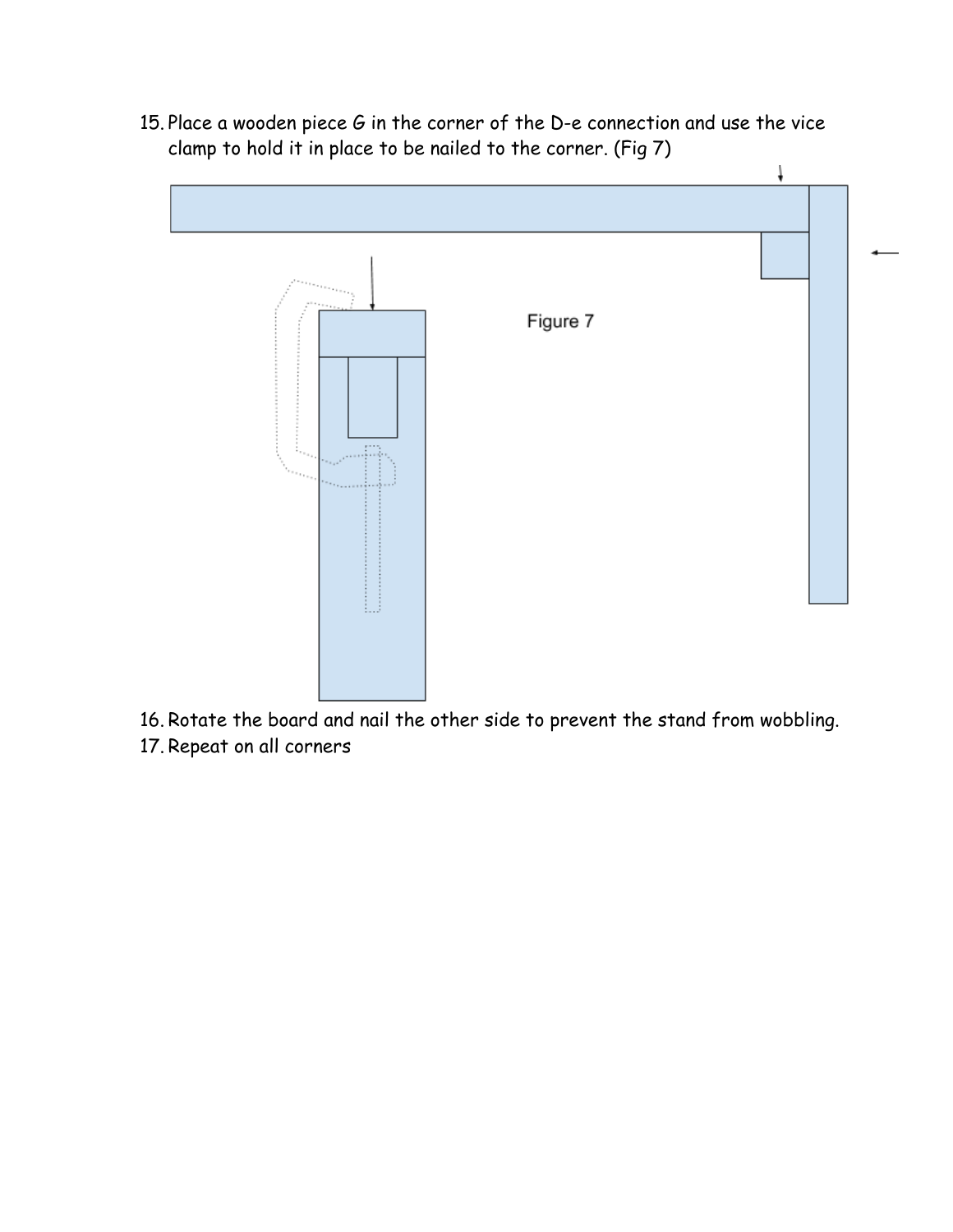

- 18. Repeat Steps 12- 17 for Boards C and e2.1 and e2.2
- 19. The build should look like a folding chair

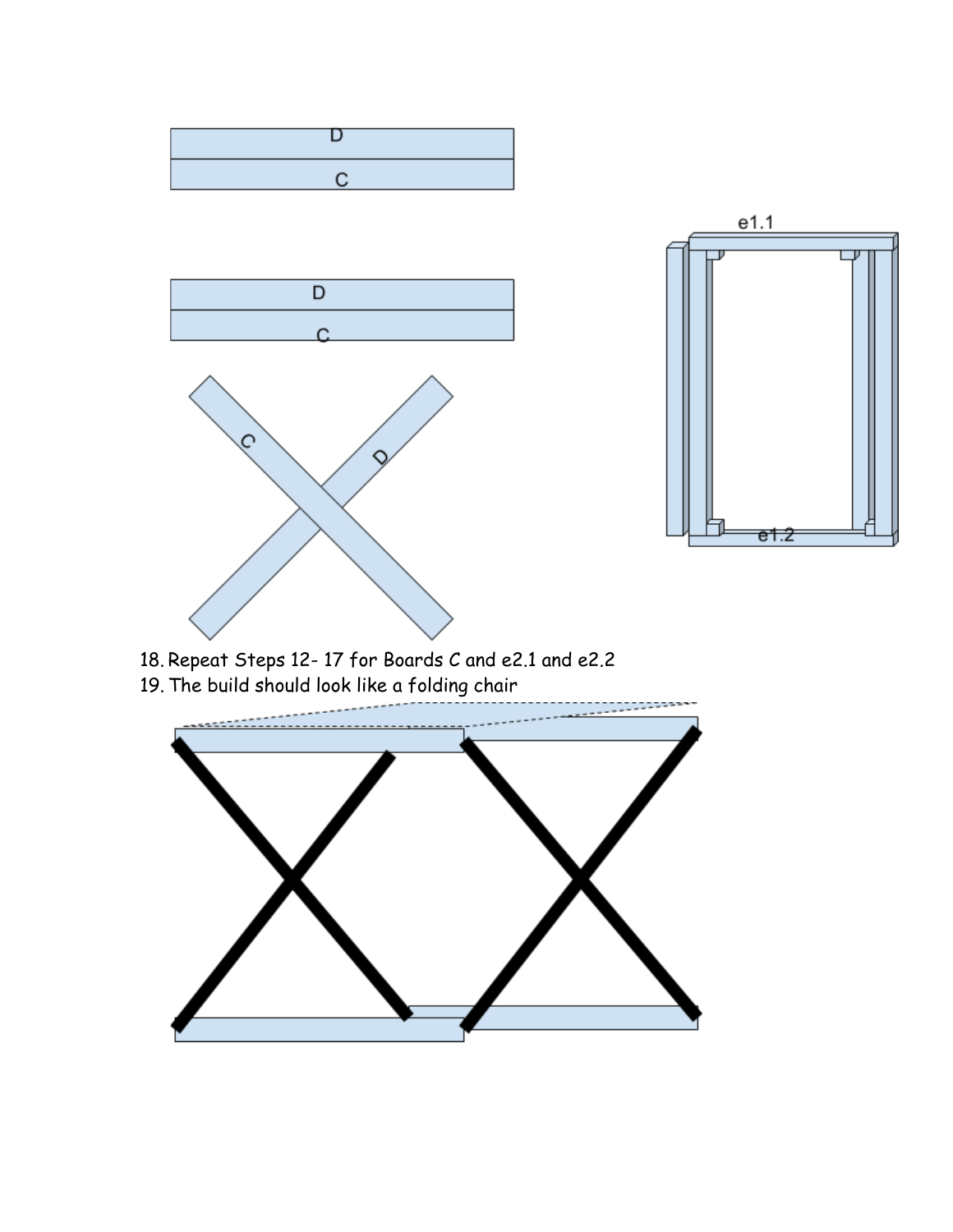- 20.Stand the drum in an X shape and place the holder on top, making sure boards f and e touch.
- 21. Finished product: